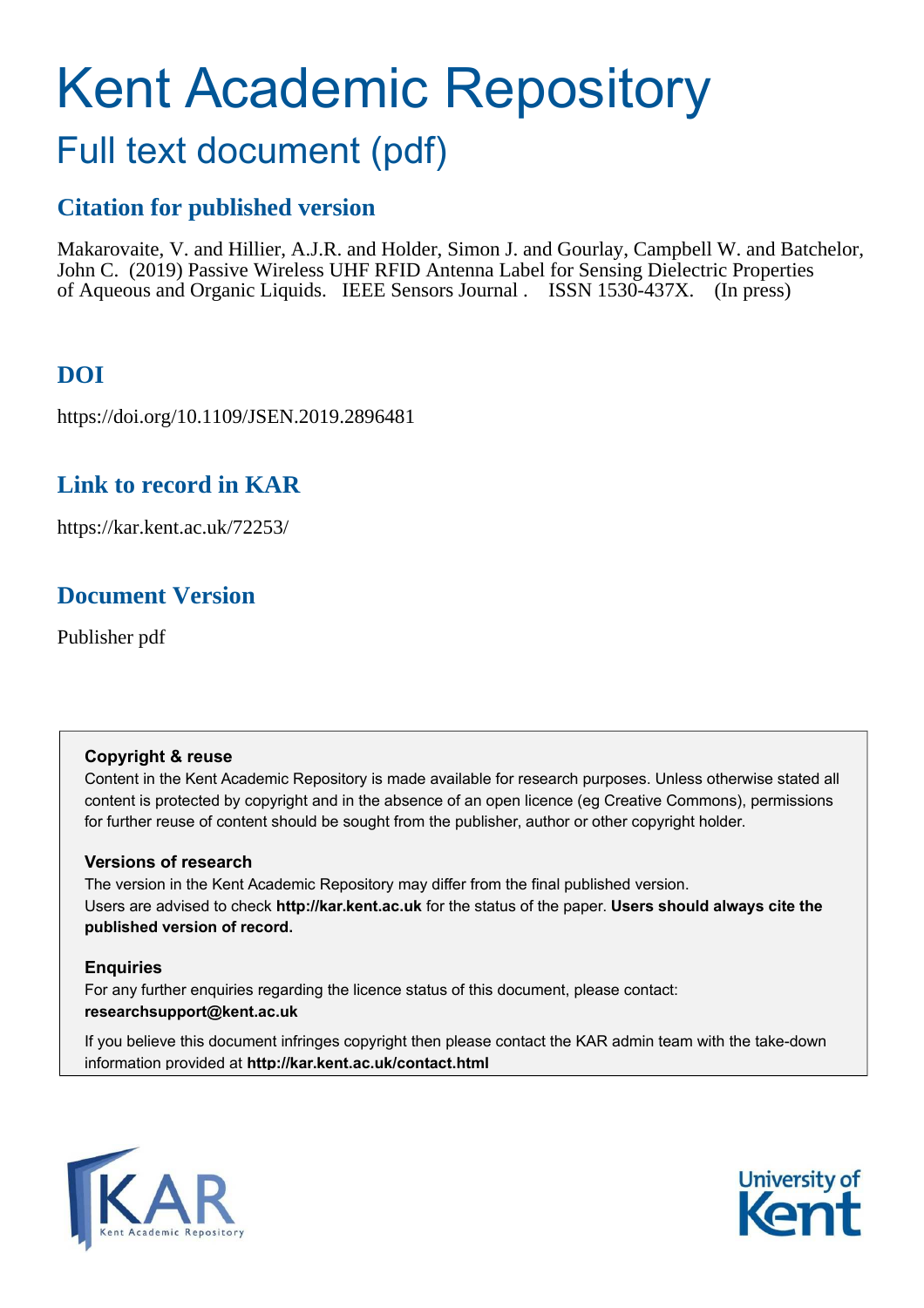This article has been accepted for publication in a future issue of this journal, but has not been fully edited. Content may change prior to final publication. Citation information: DOI 10.1109/JSEN.2019.2896481, IEEE Sens

## Journal Passive Wireless UHF RFID Antenna Label for Sensing Dielectric Properties of Aqueous and Organic Liquids

#### V. Makarovaite, Student Member, IEEE, A. J. R. Hillier, S. J. Holder, C. W. Gourlay, J. C. Batchelor, Senior Member, IEEE

**Abstract—The in situ wireless sensing of dielectric properties for organic aqueous solutions with a wide range of relative permittivities is presented. The use of a UHF passive label antenna design attached to either clear borosilicate glass bottle or petri plate is proposed and which allows for the unobtrusive, safe monitoring of the liquid solutions. The meandered dipole antenna (with a parasitic loop matching component) frequency is highly reliant on the chosen container as well as on the liquid present within, and adjusts with shifting dielectric properties. Tested solutions of high relative permittivity (such as water) along with low permittivity, lossy liquids (such as xylene) presented distinctive frequency characteristics with read distances of up to 7 meters for each type of container tested. The sensor was also able to detect 'unknown' solutions and determine the dielectric properties by utilizing standard curve analysis with an accuracy**  of  $\pm$  0.834 relative permittivity and  $\pm$  0.050 S $\cdot$ m<sup>-1</sup> conductivity **(compared to a standard dielectric measurement system available on the market). With the accuracy known, tuning the design to fit any necessary frequency is possible as a means to detect specific changes in any one liquid system. This sensor is a possible candidate for discreet real-time monitoring of liquid storage containers and an alternative for low-cost bulk liquid dielectric property identification which could be implemented in areas requiring, constant, or remote monitoring as needed.** 

**Index Terms—Antenna, battery-free, passive sensing, radio frequency identification (RFID), ultra-high frequency (UHF), wireless sensing.** 

#### I. INTRODUCTION

There are many industrial chemicals such as butanol and methanol, which produce dangerous vapors equivalent to a **L** methanol, which produce dangerous vapors equivalent to a category 4 hazard, when opened in enclosed spaces without adequate ventilation [1, 2]. This vapor inhalation can cause common symptoms such as drowsiness, dizziness and respiratory irritation, or with continued exposure can even lead to electrolyte imbalance and kidney failure [1, 2]. Therefore, identifying unknown solutions without the need to open containers and allow vapor formation could be an advantageous application for RFID sensor technology, as well as the capability to determine liquid contamination (or purity) within a closed container autonomously without user interference.

To address these issues, the sensor proposed here is a lowcost, low-complexity and unobtrusive design, useful for realtime monitoring and in situ assessment of liquid solutions such as seen within chemical research and healthcare.

#### II. MATERIAL SENSING CHARACTERIZATION

Material characterization via sensing techniques has rapidly grown within the last decade particularly in the area of low-cost, accurate material analysis and real-time monitoring of samples. Also, polar solutions (molecules with permanent dipole movements) within biomedical applications have been shown to have complex permittivity matching with biological tissues (including medical grade solutions) over the frequency ranges of 300 MHz to 6 GHz [3]. It is known that complex relative permittivity  $\varepsilon^* = \varepsilon' - j\varepsilon''$ , (where  $\varepsilon'$  is its real part,  $\varepsilon''$  is the imaginary part and  $\tan \delta = \varepsilon''/\varepsilon'$  is the loss tangent) has a strong frequency dependence due to molecular dielectric relaxation behavior [3]. In biomedical measurements such as Specific Absorption Rate (SAR), material loss can be expressed in terms of equivalent conductivity, σ; where  $\sigma = 2\pi f e''\epsilon_0$  with f being frequency and  $\varepsilon_0$  free space permittivity [3].

The high dependence of these organic solutions on frequency provides a mechanism for dielectric liquid identification when using electrically small antenna designs, which can be easily tuned to a lower frequency range via a high dielectric backing [4, 5]. However, this frequency shift is highly dependent on not only the dielectric properties but also the thickness of the backing. Therefore, it is possible to normalize solutions to reduce the effect of conductivity and permittivity for liquid differentiation [6]. This can be seen in the use of (1) for determining effective permittivity:

$$
\mathcal{E}_{\text{eff}} = \varepsilon_0 (f_0^2 / f_{\text{over}}^2) \tag{1}
$$

where  $f_0$  was the starting frequency and  $f_{over}$  is the resulting changed frequency after the addition of the polar solution [6, 7]. However, this equation is not applicable if dielectric thickness is not maintained at a constant level, meaning that thickness variation in the walls of each container (or reservoir) will skew the results [6, 7].

Organic solution identification and antenna design has been previously reviewed, and sensors exist to detect these solutions [3, 5, 8-11]. However, a single chipped design capable of identifying both polar and non-polar (no-dipole moment, low relative permittivity  $(\epsilon_r' = 2 - 11)$  and low loss (tan  $\delta$  < 0.001)) organic solutions, and spanning a range of relative permittivities, is not available due to the large variability in solution dielectric properties. Additionally, most of the current published designs for any RFID based dielectric sensing are not only incapable of testing both low and high dielectric solutions but, also, are all chipless systems functioning above 1 GHz with most requiring a minimum frequency span of 500 MHz to differentiate their limited solution dielectric ranges [3, 5, 8-11]. The present approach attempts to provide such a sensor capable of detecting and differentiating an assortment of organic liquids with dielectric constants ranging from 2 to 80 within a single design and within less than 200 MHz frequency span for research use.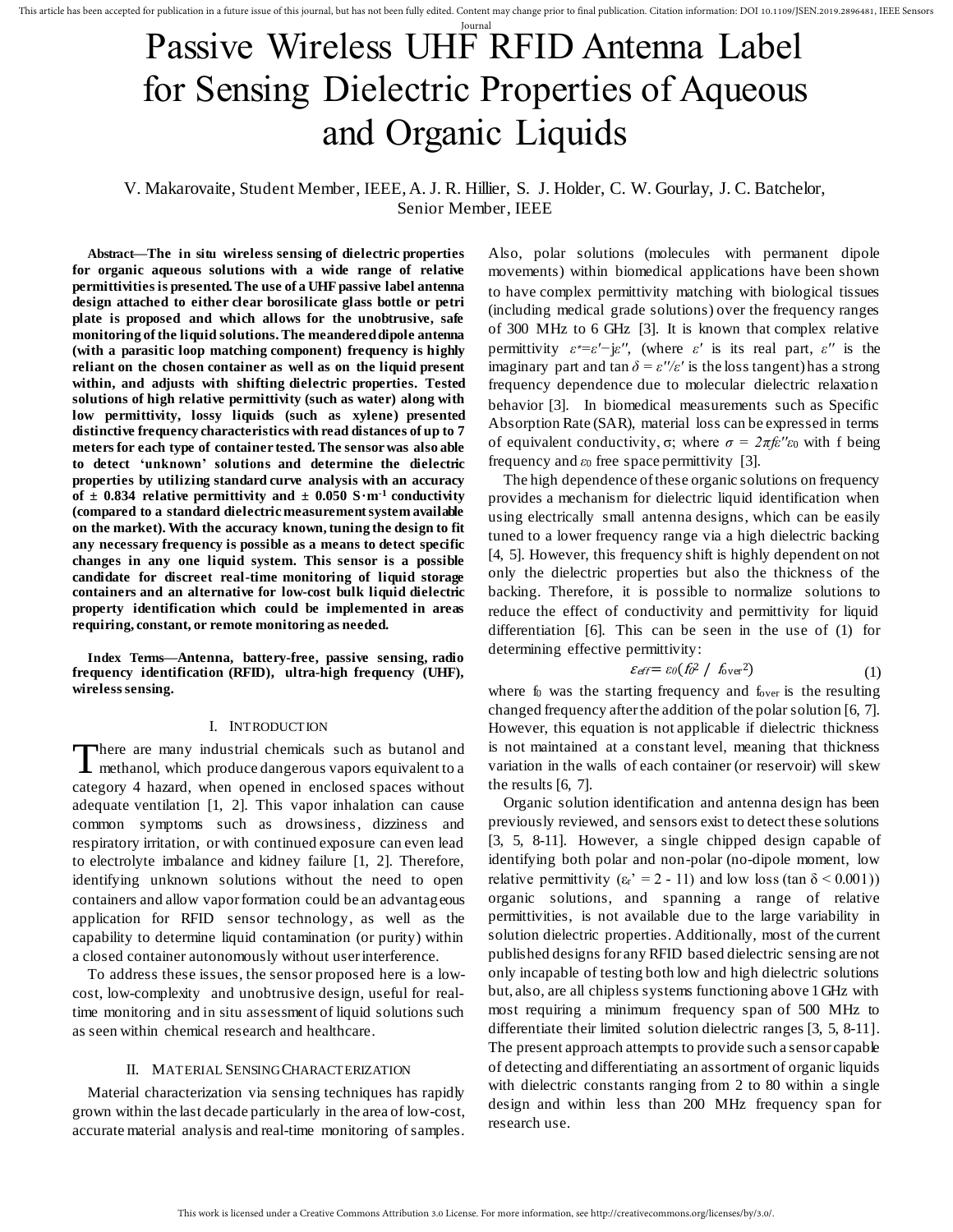#### III. METHODS

The basic principle of operation requires the excitation of a resonant mode within a known container, where the resonant frequency is dependent on the liquid present within the chosen container [3, 5]. The sensor is excited wirelessly via a reader antenna, and a calibrated Voyantic TagformancePro system [\[12\]](https://voyantic.com/tagformance) detects the resonant frequency. Specifically, the TagformancePro system ramps power up to a set max (30dBm) and stops transmission once a signal is received back to the system (correlating output to the transmitted power levels); the links for this type of system are forward power limited.

The proposed antenna label assumes a full chosen container filled to a known level (100 mL in an 80 mm diameter borosilicate glass bottle and 20 mL in a 100 mm diameter borosilicate glass petri dish) rather than a very minute sample as seen with other systems [3]. Presenting a highly lossy environment, allowing the polarity of the system to correlate with the shift in the frequency for a known thickness (fill level) of the dielectric used. This easy attachment and reading of the liquid can be affected by a change in the dielectric properties of the solution in question allowing for identification of the dielectric properties (once plotted) against known solutions of the same quantity.



Fig. 1 Liquid sensing UHF RFID half wave dipole antenna design with a 29 mm diameter and a parasitic loop matching system with three conductor widths: 1) 0.5 mm for lengths a - c and e - g; 2) 0.4 mm for lengths d, h - k; and 3) 0.3 mm for l - n.

#### A. Antenna Design

A Higgs-3 Electronic Product Code Class 1 Gen 2 RFID integrated circuit (IC) ( $Z_c = 23 - j192 \Omega$  at 920 MHz) [13] was matched to a copper etched meandered dipole antenna (Fig. 1), by utilizing a matching resonating loop system.

In any RFID design, the impedance of the antenna  $(Z_A)$  must be conjugate matched to  $Z_c$ . Antenna placement on any material other than air will require either compensation or antenna retuning. When compensating for this change in antenna impedance, shunt scaling [14] can be utilized as an impedance matching network.

Shunt scaling uses the approach that if a reactance  $(X_p)$  is placed in parallel (shunt) with a known antenna impedance  $(Z_A)$ , then ZA can be expressed as:

$$
Z_{A} = \frac{R_{C} x_{p}^{2}}{R_{C}^{2} + (XC + X_{p})^{2}} + j \frac{X_{p} \cdot [R_{C}^{2} + X_{C} \cdot (X_{C} + X_{p})]}{(R_{C}^{2} + [X_{C} + X_{p}]^{2})}
$$
(2)

where  $R_C$  and  $X_C$  are respectively the real and imaginary parts of Z<sub>C</sub>. Given that  $Z_A = R_A + jX_A$ , shunt scaling for resistance

[14] was used to develop a matching loop system with an alpha scalar ( $\alpha = R_A/R_C$ ) of 0.29 when the antenna, Mylar and petri glass container have a combined impedance of  $Z_A = 6.74$  – j131.9  $\Omega$  such that  $R_A = R_{tag} + R_{glass} + R_{mylar}$  and  $X_A = X_{tag} + X_{glass}$  $+$  X<sub>mylar</sub>). It was shown in [14] that when the reactance of the IC is negative  $(X_C < 0)$ , either a shunt capacitance 0.81 pF or a shunt inductance of 1.3 nH will satisfy (3) for  $\alpha = 0.29$ .

$$
X_p = \mp \frac{\sqrt{\alpha}}{1 \pm \sqrt{\alpha}} \cdot X_c \tag{3}
$$

A shunt capacitance was chosen due to its linear frequency dependence. This led to a highly meandered half-wave dipole and a 1 pF capacitive loop system of about 29 mm in diameter (Fig. 1). Altogether, the two meandered dipole sides had lengths of 122 mm (left) and 110 mm (right), more than enough to account for the needed length for a half-wave dipole at 920 MHz.

#### B. Antenna Placement

The antenna label was attached to achieve the optimal matching with the container(s) chosen [12]. For the petri dish attachment, the sensor was placed on the underside of the 100 mm diameter borosilicate glass petri dish, Fig. 2 (A). It is important to note that the borosilicate glass had a 2 mm thickness and a glass height of 12 mm. A 500 mL borosilicate glass bottle (80 mm diameter) with a 5 mm glass thickness was also tested to determine the role of glass and liquid thickness on the sensor sensitivity, Fig. 2 (A).

The TagformancePro system was arranged as indicated in Fig. 2 (C) with a calibrated 30 cm space between the reader antenna and the sensor tag attached to the solution container. The configuration was set to a 'transmitted power' sweep between 750 MHz to 1000 MHz (for the petri dish) and 800 MHz to 1000 MHz (for the bottle) with 5 MHz frequency and 0.1 dBm power steps (up to 30 dBm) to identify any shifts in resonance to allow for effective permittivity calculation in (1).

#### C. Simulation

CST software suite is a time domain based electromagnetic simulator able to model material parameters in three dimensions [\[15\].](https://www.cst.com/) For CST simulation purposes, the borosilicate glass properties were set as 7 for permittivity and  $1\times10^{-11}$ S·m<sup>-1</sup> conductivity. Mylar thickness was calculated as 0.13 mm with a permittivity of 3.6 and conductivity of  $0.0004$  S·m<sup>-1</sup>. As previously stated, the petri dish was modelled with a 100 mm diameter and 2 mm glass thickness with a liquid layer of 4 mm in height (equivalent to 20 mL of solution) (Fig. 2 (A)). The glass bottle was modelled as a cylinder with an 80 mm diameter and 5 mm wall thickness. For the liquid level equal to 100 mL of solution, a layer of 25 mm was simulated within the 115mm cylinder (Fig. 2 (A)). The simulated read distances (using built in CST capabilities) were calculated at the peak resonant frequency for each organic liquid tested, the receiver sensitivity was set at -20 dBm with a chip capacitance and impedance based on the Higgs-3 SOT IC [13] for the needed resonant frequency. This simulation sensitivity was chosen as (based on empiral experimentation) this provided a good working minimium read distance estimation without over estimation. All the simulated organic solution dielectric properties were taken from Table I and Table II. The simulated resonant frequency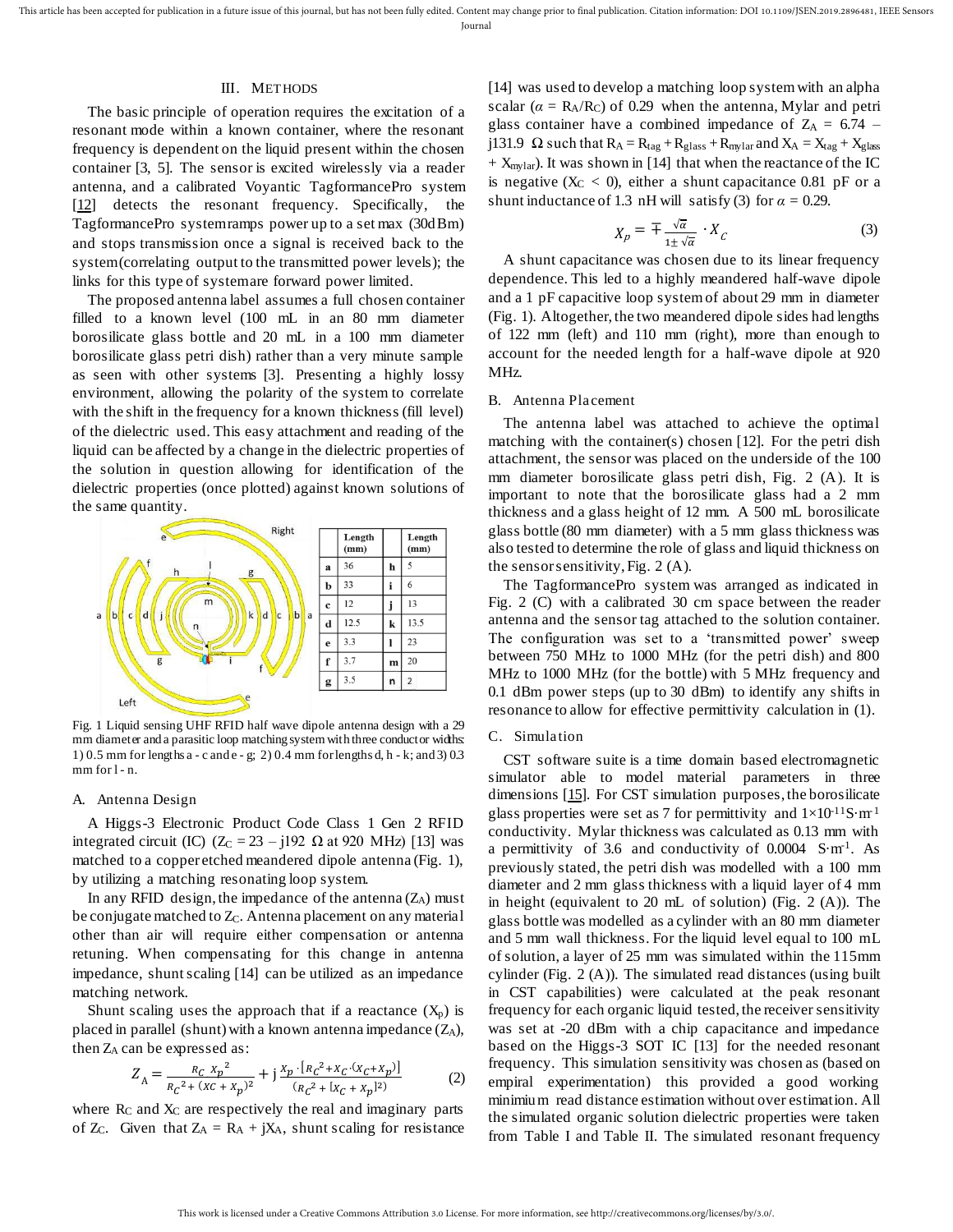responses for each liquid type and estimated read distance are shown in Fig. 3 (A) for the pertri dish and (B) for the bottle, and compared to the measured results.

It should be noted that there is no air gap between the glass and the RFID tag as the tag is directly attached onto borosilicate glass by very thin  $(< 5$  micron) adhesive layer when measured (this adhesive layer was not included in simulation as the layer thickness was not electrically significant). As tag placement variability is possible even on the standard laboratory bottles and petri dishes utilized here, a future standard procedure must be defined for sensor placement.



Fig. 2 Experimental setup. (A) Top view of antenna sensor placement on a borosilicate glass petri plate, and diagram of antenna placement of petri and bottle in side view (from CST simulation software). (B) Read range and frequency affect with change in volume within bottle. (C) Voyantic TagformancePro system arrangement with a 30 cm space between the reader antenna and the sensor on the bottom of either the borosilicate bottle or petri plate (bottle procedure shown).

#### D. Liquids

Six common organic liquids with relative permittivities ranging from 2 to 80 were chosen for determining the effectiveness of the antenna label sensor as a liquid identification system. These liquids have been studied within the antenna sensor field and their dielectric information is readily available [3, 5]. The six tested liquids were methanol, ethanol, butanol, acetone, xylene and deionized (DI) water. From experimentation, it was determined that 100 mL of solution in the 500 mL bottle presented the optimal results for differentiating various liquid chemicals. However any chemical amount up to 500 mL can be utilized for differentiation showing a discreet effective permittivity for each type of chemical.

Finally, to get a standard calibration curve for a permittivity range of 2 to 80, varying percentages of ethanol to DI water, as well as xylene to ethanol were used (Figs. 5 to 8). This allowed for a more accurate representation of how a standardized level change in permittivity affects the solution resonance frequency and effective permittivity. These standardized DI solutions were 100%, 75%, 50% and 25% percent ethanol (and the same percentages were used for xylene solutions mixed with

ethanol). The liquid solutions were named as to reflect the percentage of ethanol in each solution, for example: 25% ethanol =  $25\%$  ethanol to 75% DI water, while 25% xylene = 25% xylene to 75% ethanol. The same naming trend was utilized for all the solutions. All liquid dielectric properties were measured at 865 MHz using a SPEAG Dak 3.5 probe [\[16\]](https://www.speag.com/products/dak/dak-dielectric-probe-systems/dak-3-5-200-mhz-20-ghz/) with a Rohde and Schwarz ZVL 6 GHz network analyzer using the standard manufacturer recommended procedure [15]. The measured values are given in Table I.

**TABLE I** DIELECTRIC PROPERTIES OF THE SIX POLAR LIQUIDS USED WITHIN THE **EXPERIMENT** 

| Liquid    | Permittivity<br>(294.13K) | Conduct<br>ivity<br>S/m | Petri<br><b>Effective</b><br>Permittivity | <b>Bottle</b><br><b>Effective</b><br>Permittivity |
|-----------|---------------------------|-------------------------|-------------------------------------------|---------------------------------------------------|
| DI Water  | 78 20±0 20                | 0.09                    | 1462                                      | 1 1 9 6                                           |
| Methanol  | 30 88±0 27                | 0.38                    | 1317                                      | 1 1 4 0                                           |
| Ethanol   | 14.53±0.47                | 0.54                    | 1.227                                     | 1.126                                             |
| Acetone   | $2110\pm030$              | 0.07                    | 1 22.7                                    | 1 1 2 6                                           |
| 1-Butanol | $475 \pm 0.34$            | 0.22                    | 1 1 1 8                                   | 1 0 8 7                                           |
| Xylene    | $2.57\pm0.15$             | 0.07                    | 1.080                                     | 1.027                                             |
| Air       |                           | 0                       |                                           |                                                   |

Calculated effective permittivity for both the borosilicate glass petri plate and 500 mL bottle. Read with the Dak system at 860 MHz frequency.

#### E. Single Frequency

After determining the sensitivity of the presented sensor, the sensors design can be tuned within any licensed EPC band to allow for easy UHF RFID liquid identification utilizing a single RFID reader without the requirement of any research quality wideband readers (as needed in previous sections). This would involve a simple adjustment to the dipole lengths. The design was tuned using parameter sweeps with CST software to determine the ideal dipole lengths for each frequency tested; calculated for 867 MHz and 920 MHz for both petri and bottle (Table IV). The results are given as left and right dipole lengths based on Fig. 1 overall side lengths.

#### F. Repeatability

To check the repeatability and accuracy of each liquid resonant frequency reading, an empty 'air' standard was run between each new replicate for every liquid tested as well as when switching between the different types of organic liquids. No noticeable resonant frequency drifts occurred throughout the experiment as each organic liquid readings were repeated in triplicate within multiple days. However, as the measurements were completed within a few weeks, it is possible that a frequency drift could occur with continued use. Therefore, all readings should be verified by the inclusion and tracking of an 'air' standard for any system utilizing this passive UHF liquid sensing system.

#### IV. RESULTS AND DISCUSSION

When measured with the Voyantic system, each organic liquid demonstrated a distinct resonant frequency in both the 2 mm thick walled petri dish, Fig. 4 (A) and the 500 mL borosilicate glass 5 mm thick walled bottle, Fig. 4 (B). There was a wider resonance separation in accordance with the effective permittivity for the thinner petri plate than the thicker bottle yet the overall trends remained the same. Empty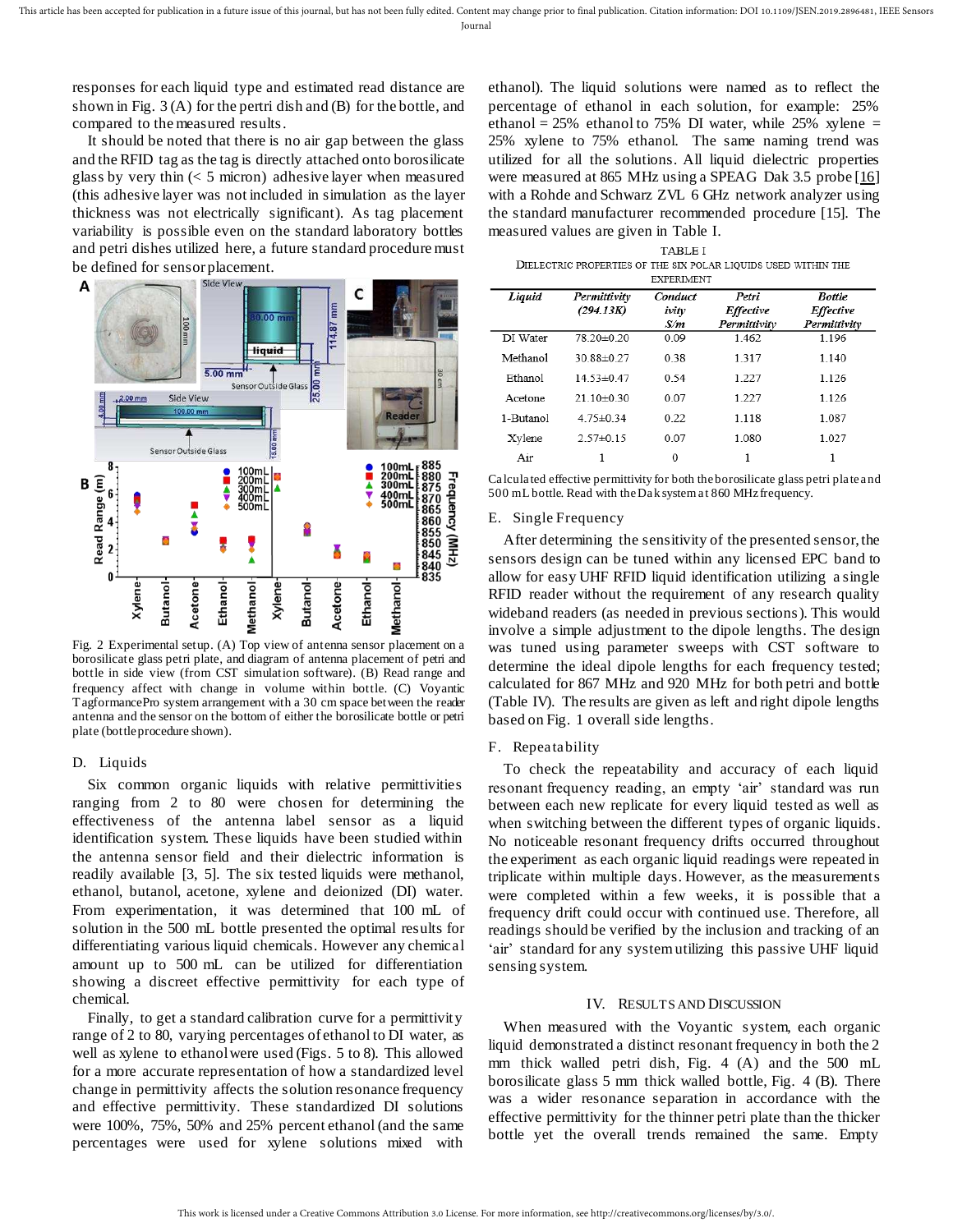containers had the highest resonance frequency whereas ethanol, acetone, and methanol showed a downward shift. Both container types had more difficulty differentiating between the alcohol solutions as these had very similar dielectric properties. However, as previously seen with the resonant frequencies, the overall trend in effective permittivity is identical between the two systems (Table I). Also, it should be noted that testing volume levels from 100 mL to 500 mL produced at most a 5 MHz resonant frequency shift for each organic liquid tested, Fig. 2 (B). Specifically, acetone produced a resonant frequency range from 845 MHz to 850 MHz (Fig. 2 (B)). Butanol and xylene also had resonant frequency shifts of 5 MHz; butanol ranged from 860 MHz to 865 MHz while xylene ranged from 880 MHz to 885 MHz (Fig. 2 (B)). Ethanol, methanol and DI water, however, remained unchanged and produced a constant resonant frequency from 100 mL to 500 mL volume of liquid (Fig. 2 (B)). However, it should be noted that with the increase above 100 mL, there was a change in read range for most of the organic liquids at their resonant frequency (Fig. 2 (B)). Though all read distances remained above 1 meter (at a minimum) throughout all the volumes tested (Fig. 2 (B)). For the petri dish, 20 mL of solution was used as the standard amount as this provided optimal repeatable results.

Finally, to verify the modulated signal resonance (S11), a loop coupling method with a network analyzer was utilized for both air readings Figs. 4 (C) and (D). This showed that both the TagformancePro and ZVL Rohde & Schwarz 6 GHz network analyzer produced the same resonant frequency for the air standards at 897 MHz (bottle) and 925 MHz (petri). Overall, the results exhibited the expected trends for increasing permittivity leading to a downward shift in resonance frequency.

#### A. Measured Resonance Shifts

The sensor match on the petri dish was achieved at a resonant frequency for air from 920 to 925 MHz with a bandwidth of about 100 MHz (transmitted power equal to or smaller than 15 dBm) equivalent to read range of 6.1 m when measured on the TagformancePro reader. For the bottle, the same resonance shift trend was seen. These results were as expected based on simulations as seen within Figs. 3 (A) and (B). The measured resonant frequency of the empty bottle also matched the desired frequency band at 915 to 925 MHz, resonating at 900 MHz with an acceptable bandwidth of about 100 MHz.

The loss in sensor sensitivity for the increased glass thickness in the bottle suggests that the material effect of the glass was overestimated by CST simulation when matched to air (Figs. 3 (A) and (B)). Due to the circular and parasitic nature of the antenna design, the electric fields add in phase rather than cancel leading to increased material penetration by the fields than modeled. This would also explain why the simulated read ranges were a fraction of the distances measured by the TagformancePro reader, Figs. 3 (A) and (B). When looking at directivity, the sensor design had a unidirectional appearance, with theta at both  $0^{\circ}$  and  $180^{\circ}$  representing the vertical main beam directions.

#### B. Measured Resonance Shifts

The sensor match on the petri dish was achieved at a resonant frequency for air from 920 to 925 MHz with a bandwidth of about 100 MHz (transmitted power equal to or smaller than

15 dBm) equivalent to read range of 6.1 m when measured on the TagformancePro reader. For the bottle, the same resonance shift trend was seen. These results were as expected based on simulations as seen within Figs. 3 (A) and (B). The measured resonant frequency of the empty bottle also matched the desired frequency band at 915 to 925 MHz, resonating at 900 MHz with an acceptable bandwidth of about 100 MHz.

The loss in sensor sensitivity for the increased glass thickness in the bottle suggests that the material effect of the glass was overestimated by CST simulation when matched to air (Figs. 3 (A) and (B)). Due to the circular and parasitic nature of the antenna design, the electric fields add in phase rather than cancel leading to increased material penetration by the fields than modeled. This would also explain why the simulated read ranges were a fraction of the distances measured by the TagformancePro reader, Figs. 3 (A) and (B).



Fig. 3 Resonant frequency for the tested polar solutions within a borosilicate glass (A) petri dish and (B) bottle. Simulated and real resonant frequency readings had a good match for the chemicals tested; however, the read distance was underestimated for the simulated results compared to the real results. Real results showed no deviation between repeats with the highest read distances presenting for air, xylene and acetone in the petri setup and only air and xylene for the bottle setup  $(n = 3)$ . Simulated results for water were averaged between the two observed resonant peaks in bottle (B) simulation only as all other simulations produced the same single resonance peak with multiple repeats. C) Simulated farfield directivity cut at phi 90° for each liquid tested at resonance with linear scaling for both petri and bottle settings. Theta 0° and 180° represent main vertical beam.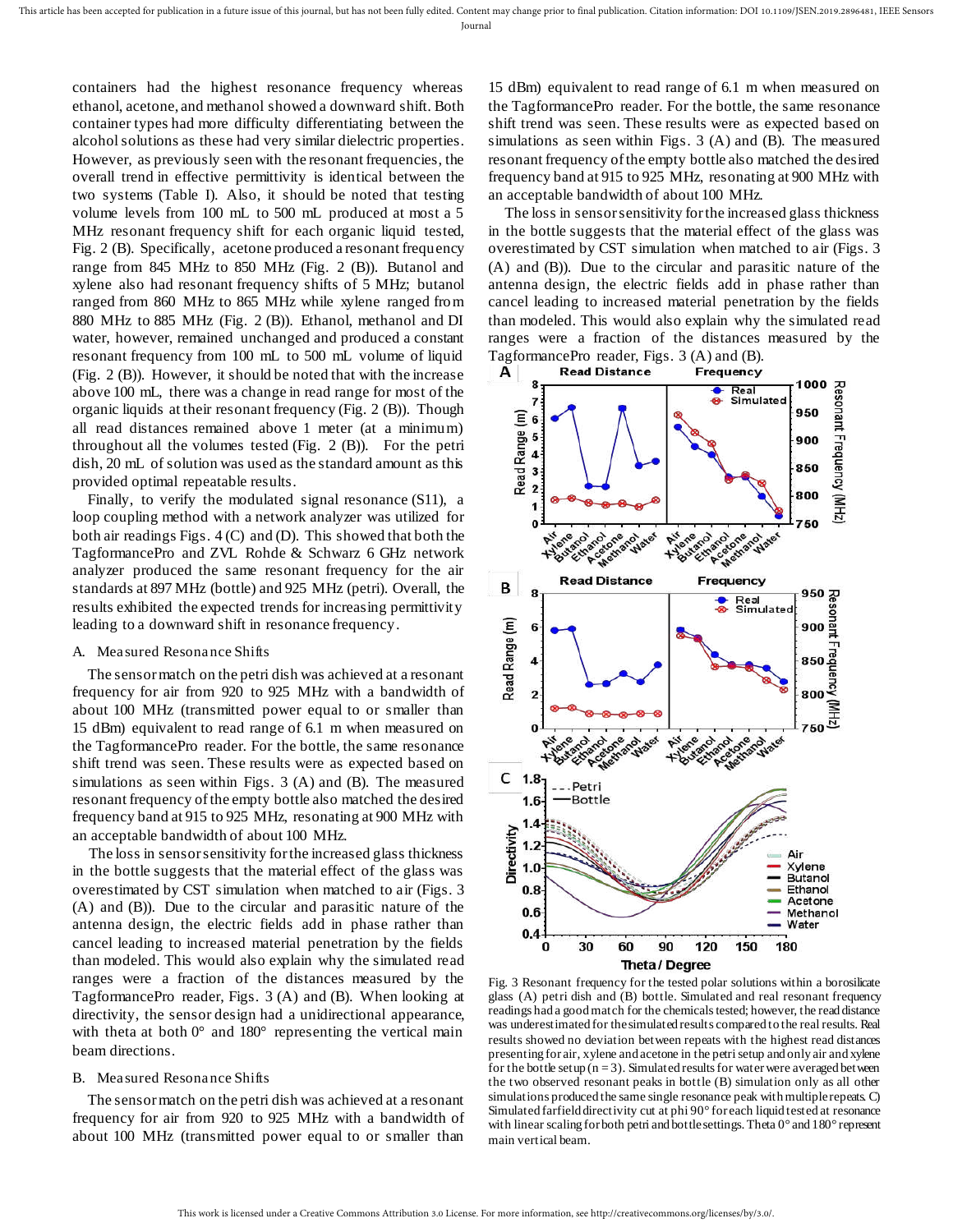The resonance frequencies of each organic solution encompassed read ranges between 7 to 2 m for the petri dish, Fig. 3 (A), and 6 to 3 m for the bottle, Fig. 3 (B), dependent on the chemical used. This suggests that this sensor design is suited for use on glass containers. Air and xylene provided the longest read ranges for both glass containers (around 6 m for both in the bottle, and 6.1 and 6.7 m respectively for air and xylene in the petri dish). Xylene is a low polarity viscous fluid with a low conductivity (400  $pS·m<sup>-1</sup>$ ) and relative permittivity (2.6) [17], and able to cause a 35 MHz downward shift compared to air (permittivity 1 and conductivity  $0.008 \text{ pS} \cdot \text{m}^{-1}$ ) while increasing the read distance of the tag, Figs. 4 (A) and 3 (A). Also, for the petri measurement, acetone showed a read range above 6.5 m.



Fig. 4 Transmitted power for the tested polar solutions within A) 2 mm thick borosilicate glass petri dish and B) 5 mm thick borosilicate glass bottle. As permittivity increases, a downward shift in resonance occurs as expected. The three replicates for each chemical had no deviation ( $n = 3$ ). (C) Petri and (D) bottle: S11 check for resonance without a modulated signal (in air) using a 2 cm loop coupled system with a ZVL Rhode & Schwarz network analyzer.

The overall trends between the calculated effective permittivities were identical between both sensor tag applications with a slight increase in sensitivity within the petri

plate system allowing for a more distinct chemical identification when only using effective permittivity (Table I). Based on the results, increased glass thickness seems to decouple the liquid from the sensor enough to reduce the sensitivity of the sensor. This is most noticeable between the alcohols as there is a much smaller resonance difference between butanol, ethanol/acetone and methanol within the glass bottle, than for the petri dish. For example, the tag on butanol resonates at 875 MHz while methanol resonates at 800 MHz within the petri dish, whereas in the bottle the same solutions resonate at 860 MHz and 840 MHz respectively, Figs. 3 (A) and (B). That is a difference of 75 MHz versus 20 MHz for the same solutions.

#### C. Standardization of Ethanol Solutions

Ethanol solutions were utilized to achieve a standard curve for identifying solution properties based on the effective permittivity and to determine the relationship between the standard dielectric properties and effective permittivity. The petri dish set-up was utilized as it exhibited more sensitivity as seen in Section IV (A). There is a large difference between the air, 100% ethanol and DI water measurements (Fig. 5); however, the measurements between 75% ethanol and 25% ethanol become more difficult to differentiate as the values clustered around an effective permittivity of 1.3 (Table II). The resonance frequencies showed sensor tag read distances between 2 and 4 m with most of the samples giving around 3 m (Fig. 6).



Fig. 5 Measurement of ethanol calibration solutions within a 2 mm thick borosilicate glass petri dish (three replicates each). There was some deviation within the replicates seen with 100% xylene and 25% xylene; however, the variance did not change the resonant frequencies just affected the transmitted power levels. There was a downward shift with increasing permittivity and less variance between solutions of close conductivity. Only 75% xylene and 100% xylene were indistinguishable from each other, all other solution mixes had unique resonance points.

There is an adequate variability between the permittivities within these close values but the conductivity does not show such a high variability (Table II and Fig. 7). It should be noted that conductivity affects resonance; however, it is primarily dependent on relative permittivity as it cannot affect a change alone within an acceptable correlation margin. Excluding air, the highest conductivity variance (with a relative low change in permittivity) stepwise is seen between DI water and 25% ethanol with a change of 0.114 S·m-1 causing only 10 MHz shift, whereas, a conductivity change of 0.053 S·m-1 between 100% and 75% ethanol showed a shift of 35 MHz. For the same calibration steps, even if conductivity only decreases by 0.053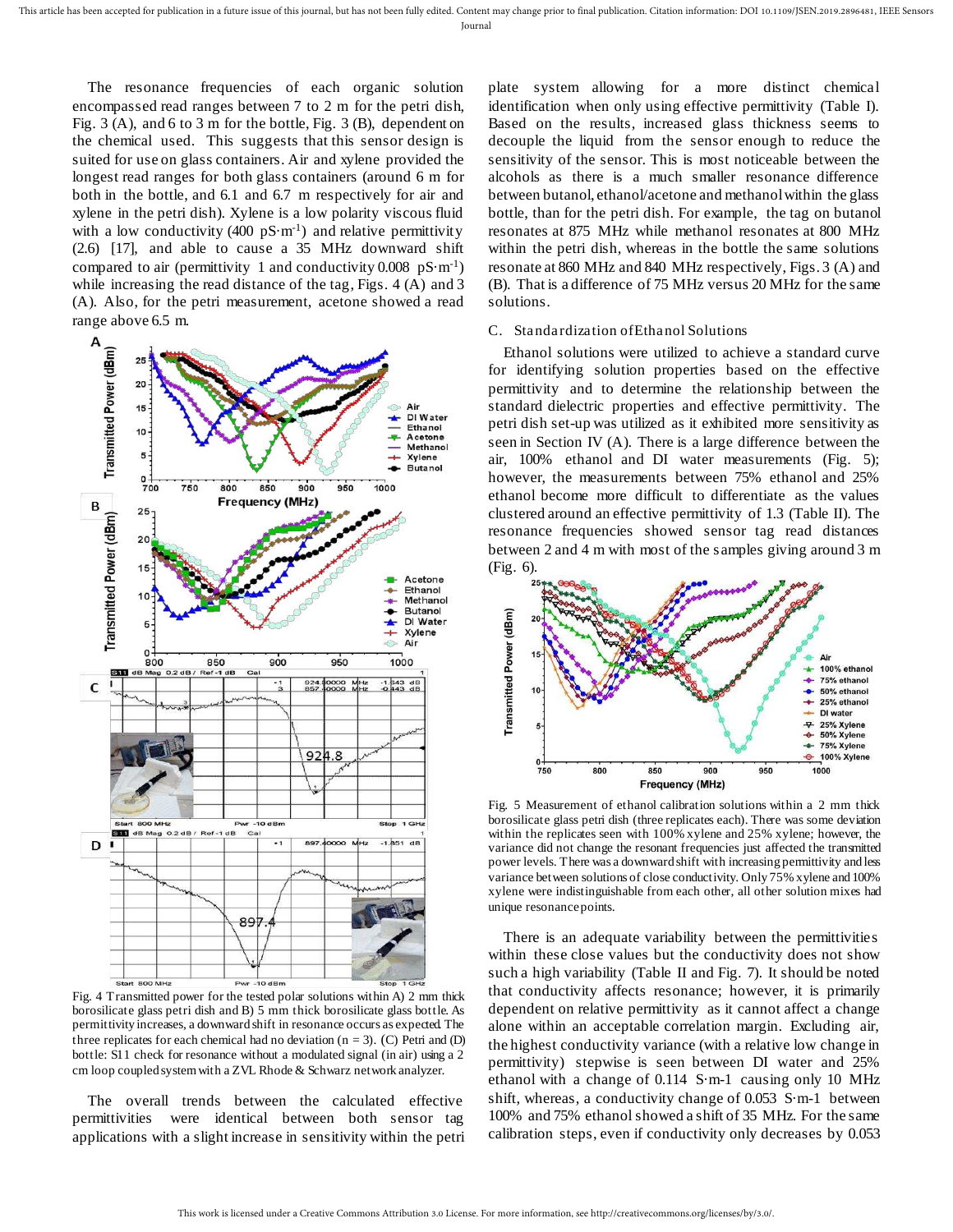S·m-1, the permittivity doubles leading to a more substantial downward frequency shift.

In order to make a complete permittivity curve, xylene was also mixed with ethanol (rather than DI water) to reduce the relative permittivity below that of absolute ethanol. Permittivity ranged from 2.4 to around 16, whereas conductivity varied from around  $0.02$  to  $0.5$  S·m<sup>-1</sup> (Fig. 6). This further indicates that relative permittivity plays a primary role in frequency shifts than conductivity alone as 50% ethanol and 25% xylene both have similar conductivities (0.35 and 0.37 S·m<sup>-1</sup>, respectively), yet had a resonant frequency shift of 50 MHz owing to a relative permittivity difference of more than 30.

EXPERIMENTAL EFFECTIVE PERMITTIVITY FOR A RANGE OF ETHANOL **SOLUTIONS** 

|         | Permittivity<br>(297.45K) | Conductivity<br>(S/m) | Petri Effective<br>Permittivity |  |  |
|---------|---------------------------|-----------------------|---------------------------------|--|--|
| Water   | 77.8<br>0.169             |                       | 1.426                           |  |  |
| 25%     | 64.6                      | 0.283                 | 1.389                           |  |  |
| Ethanol |                           |                       |                                 |  |  |
| 50%     | 48.9                      | 0.35                  | 1.337                           |  |  |
| Ethanol |                           |                       |                                 |  |  |
| 75%     | 33.6                      | 0.427                 | 1.320                           |  |  |
| Ethanol |                           |                       |                                 |  |  |
| 100%    | 16.2                      | 0.483                 | 1.213                           |  |  |
| Ethanol |                           |                       |                                 |  |  |
|         | Permittivity              | Conductivity          | Petri Effective                 |  |  |
|         | (299.15K)                 | (S/m)                 | Permittivity                    |  |  |
| 100%    | 2.4                       | 0.023                 | 1.068                           |  |  |
| Xylene  |                           |                       |                                 |  |  |
| 75%     | 4.9                       | 0.096                 | 1.068                           |  |  |
| Xylene  |                           |                       |                                 |  |  |
| 50%     | 7.8                       | 0.225                 | 1.17                            |  |  |
| Xylene  |                           |                       |                                 |  |  |
| 25%     | 11.1                      | 0.372                 | 1.18                            |  |  |
| Xylene  |                           |                       |                                 |  |  |
|         |                           |                       |                                 |  |  |

The permittivity was varied from 2.4 to 78 by mixing ethanol with either DI water or xylene. Only 100% xylene and 75% xylene showed no difference within the calculated effective permittivity with both exhibiting at 1.068. Read with the Dak system at 860 MHz frequency.



Fig. 6 Measure resonant frequency for the tested ethanol mixtures within a borosilicate glass petri dish. The read range showed between 2 m to about 4 m. The highest read distances were seen with 'air' at 4.3 m and both 100% and 75% xylene solutions about 3.8 m.

Also, comparing effective permittivity only against measured conductivities with simple linear regression for all the ethanol standardization solutions, they produced no significant differences (p value > 0.05 and  $R^2 = 0.168$ ). However, when conductivity was included in the calculations alongside relative permittivity, a strong relationship was noted with effective

permittivity, Fig. 7. This led to the creation of an equation for  $\epsilon_{\text{eff}}$  relating  $\epsilon'$  and  $\sigma$  obtained from a multivariate regression analysis and shown in Fig. 7.

As noted, relative permittivity and conductivity both simultaneously affect tag resonance on chemical solutions (as these values are known to be frequency dependent) especially when using a single type of sensor design. Thus, effective permittivity could be a better (or equivalent) identifier for chemical solutions than dielectric constant alone as it normalizes all the outside factors other than the chemical composition allowing for a single measurement using a UHF RFID reader only.



Fig. 7 XYZ plot of dielectric properties of the ethanol calibration solutions used within the experiment for the glass petri plate with 20 mL of each solutions from Table II. Comparison of calculated effective permittivity and measured standard permittivity and conductivity of solutions. A multivariate regression was used to determine the relationship between the effective permittivity and the relative permittivity and conductivity. Both conductivity (*σ*) and relative permittivity  $(\varepsilon')$  affect effective permittivity  $(\varepsilon_{\text{eff}})$ . The adjusted R-square value showed a correlation of 0.97 with a high significance (2.24e-6).

#### D. Interpolation of *"*Unknowns*"*

There is a clear differentiation between the standardization mixtures (Fig. 6) particularly when comparing relative permittivity or effective permittivity against resonant frequency (Fig. 8). In this instance, relative permittivity with linear regression produces an R² value of 0.825 while effective permittivity gives an R² value of 0.994 (Fig. 8). This shows that resonant frequency only has an acceptable correlation with effective permittivity and not relative permittivity on its own. All three curve fit equations plotted in Figs. 7 and 8 allow for the determination of dielectric properties of a solution from only the calculated effective permittivity without the need for additional equipment other than a UHF RFID reader.

It is possible to estimate an unknown solution's dielectric properties and resonant frequency by using the effective permittivity standard curve presented in this paper, (Figs. 7 and 8 (A)). To examine this, all the solutions in Table I were remeasured due to the increase in ambient temperature (294.13K to 297.45K) as temperature is known to affect dielectric properties [18]. This led to a slight shift in the effective permittivities for solutions in Table I (referred to as the "unknowns" for comparison reasons). The values in Table III indicate that the system was affected by the change in temperature between the two reading sets as expected. However, the correlation between the standard dielectric testing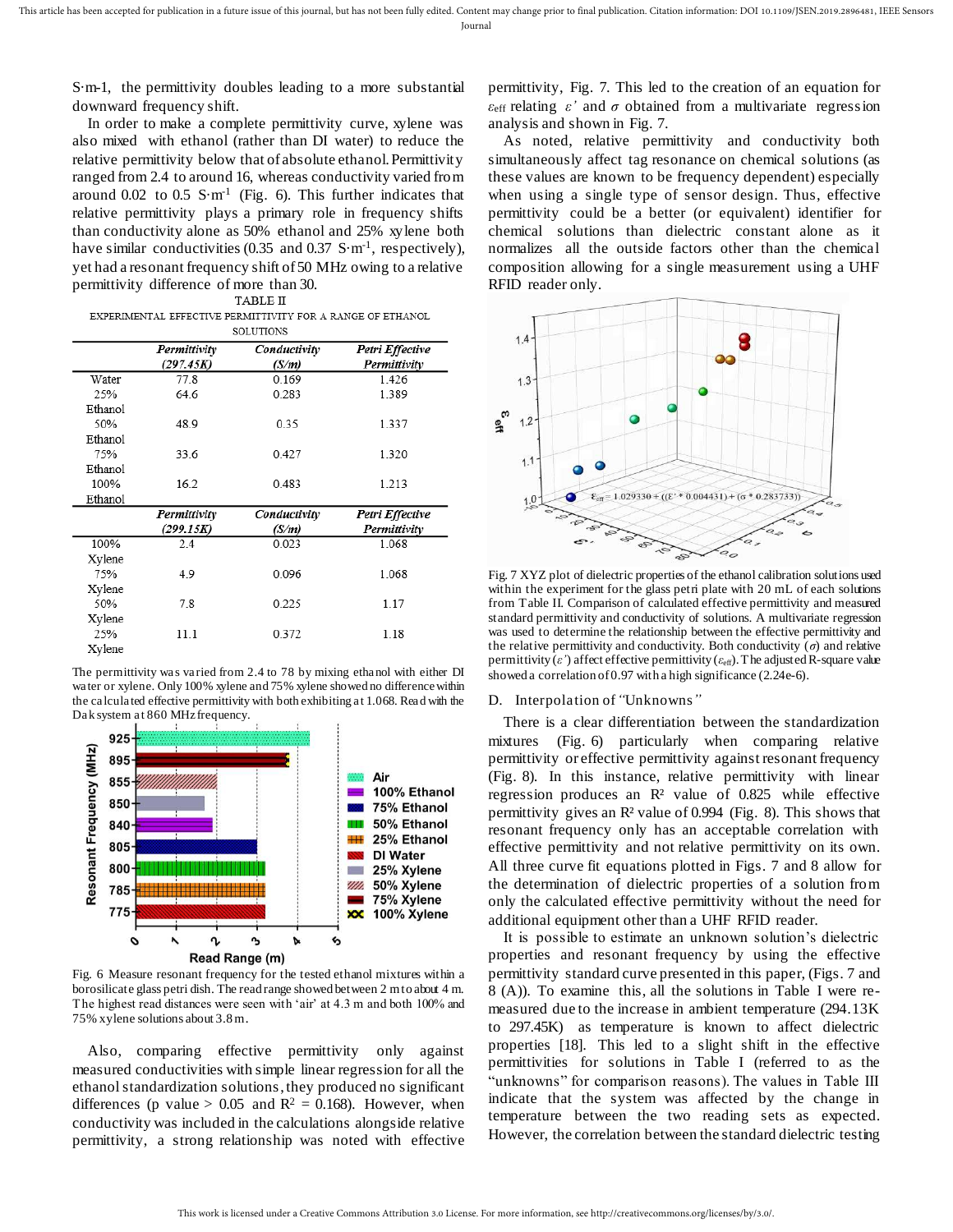Journal

system (SPEAG Dak 3.5 probe system) and the presented sensor design showed high accuracy. It is expected that dielectric properties would change with temperature that is why all dielectric measuring equipment (such as the SPEAG Dak system) available on the market require a calibration step for temperature.

For example, butanol shows an effective permittivity ( $\varepsilon$ <sub>eff</sub>) of 1.131, making the dielectric properties between 75% and 50% xylene (Table II). By utilizing the equations plotted in Figs. 7 and 8, it is possible to produce a calculated relative permittivity of 6.55 and calculated conductivity of 0.26  $S·m<sup>-1</sup>$ . This is within 0.26 of the measured permittivity  $(\varepsilon'_m)$  and 0.04 S·m<sup>-1</sup> of the measured conductivity  $(\sigma_m)$  of the butanol values measured at 297.45K (Table III). Also, it should be noted that with the change in temperature, acetone ( $\varepsilon_{\text{eff}}$  = 1.253) and ethanol ( $\varepsilon_{\text{eff}}$  = 1.238) were distinguishable from each other. By repeating this for all the other measured liquid dielectric and resonance values within Table I, it is possible to determine that the current system (when using only effective permittivity) has a calculated accuracy of  $\pm$  0.834 relative permittivity and  $\pm$  0.050 S·m<sup>-1</sup> conductivity when looking at the correlation between the standard Dak dielectric measurement probe system and the presented sensor design.

It should be noted that acetone values were excluded for the conductivity calculation of the mean absolute deviation (MAD) as the proposed system cannot differentiation below a conductivity of  $0.096$  S·m<sup>-1</sup> as seen with the lack of differentiation between 75% and 100% xylene standards. The same was done for permittivity values where methanol was excluded due to being an outlier but if methanol values were included then the average deviation would still only be within  $\pm$  2.2 relative permittivity; this is equivalent to an R<sup>2</sup> value difference of 0.9997 versus 0.986 (respectively) with linear regression analysis.



Fig. 8 (A) The relationship between effective permittivity and relative permittivity. No linear relationship exists, but by using an allometric model, there exist a power relationship where 'x' (relative permittivity) is proportional to 'y' (effective permittivity), when 'x' is set to a power 'c' multiplied by 'b'

and combined with 'a'; a significant  $R^2$  value of 0.981 is shown. (B) Standard curve of effective permittivity and relative permittivity against resonant frequency. Calculated effective permittivity exhibits a clear linear relationship with resonant frequency (p value < 0.05;  $R^2 = 0.994$ ) while the relationship between measured relative permittivity and resonant frequency alone is not significant (p value >  $0.05$ ;  $R<sup>2</sup> = 0.825$ ). Included equation corresponds with a linear regression for effective permittivity to help interpolate unknown samples.

DIELECTRIC PROPERTIES OF THE SIX "UNKNOWN" LIOUIDS USED WITHIN THE EXPERIMENT (297.45K)

| Liquid         | $\epsilon'{}_{\rm m}$ | $\sigma_{\rm m}$ | $\varepsilon_{\it eff}$ | Calc.         | Calc. | Error         | <b>Error</b>          |
|----------------|-----------------------|------------------|-------------------------|---------------|-------|---------------|-----------------------|
|                |                       | (S/m)            |                         | $\varepsilon$ | σ     | $\varepsilon$ | σ                     |
|                |                       |                  |                         |               | (S/m) |               | (S/m)                 |
| DI Water       | 77.8                  | 0.169            | 1.426                   | 80.44         | 0.142 | $+2.64$       | $-0.027$              |
|                | $\pm$                 |                  |                         |               |       |               |                       |
|                | 0.09                  |                  |                         |               |       |               |                       |
| Methanol       | 31.5                  | 0.38             | 1.327                   | 40.43         | 0.418 | $+8.93a$      | $+0.038$              |
|                | $_{\pm}$              | $_{\pm}$         |                         |               |       |               |                       |
|                | 0.24                  | 0.02             |                         |               |       |               |                       |
| Ethanol        | 16.2                  | 0.483            | 1.213                   | 15.52         | 0.405 | $-0.680$      | $-0.078$              |
|                | $_{\pm}$              | 士                |                         |               |       |               |                       |
|                | 0.19                  | 0.001            |                         |               |       |               |                       |
| Acetone        | 22.39                 | 0.055            | 1.253                   | 22.30         | 0.440 | $-0.090$      | $+0.385$ <sup>a</sup> |
|                | $_{\pm}$              | $_{\pm}$         |                         |               |       |               |                       |
|                | 0.05                  | 0.001            |                         |               |       |               |                       |
| $1-$           | 6.29                  | 0.218            | 1.131                   | 6.55          | 0.255 | $-0.260$      | $+0.037$              |
| <b>Butanol</b> | $_{\pm}$              | $\pm$            |                         |               |       |               |                       |
|                | 0.007                 | 0.001            |                         |               |       |               |                       |
| Xylene         | $3.5 +$               | 0.16             | 1.068                   | 3.00          | 0.094 | $-0.500$      | $-0.066$              |
|                | 0.23                  | $\pm$            |                         |               |       |               |                       |
|                |                       | 0.001            |                         |               |       |               |                       |
| Air            | $\mathbf{1}$          | 0                | 1                       | x             | x     | x             | x                     |
| Mean           | x                     | x                | X                       | X             | x     | 0.834         | 0.05                  |
| Absolute       |                       |                  |                         |               |       |               |                       |
| Deviation      |                       |                  |                         |               |       |               |                       |

(MAD)

Calculated dielectric properties from effective permittivity in comparison to SPEAG Dak system measured values. Read with the Dak system at 860 MHz frequency. Symbol 'a' shows outliers excluded from MAD calculation. TABLE IV

CST SOFTWARE SIMULATED DIPOLE TUNING

|                    | <b>Bottle</b>             |      |                        |      | Petri                    |      |                     |      |
|--------------------|---------------------------|------|------------------------|------|--------------------------|------|---------------------|------|
| <b>Type</b>        | ETSI 865.6 -<br>867.6 MHz |      | $FCC$ 902 -<br>928 MHz |      | ETSI 865.6<br>-867.6 MHz |      | FCC 902-<br>928 MHz |      |
|                    | Right                     | Left | Right                  | Left | Right                    | Left | Right               | Left |
| Air                | 108                       | 120  | X                      | X    | 110                      | 122  | X                   | X    |
| Acetone<br>Ethanol | 94                        | 106  | 82                     | 94   | 93                       | 105  | 85                  | 97   |
| Methanol           | 92                        | 104  | 80                     | 92   | 90                       | 102  | 80                  | 92   |
| <b>Butanol</b>     | X                         | X    | 85                     | 97   | X                        | X    | 90                  | 102  |
| Xylene             | 102                       | 114  | 94                     | 106  | 105                      | 117  | 95                  | 107  |
| Water              | 78                        | 90   | 70                     | 82   | 72                       | 84   | 66                  | 78   |

CST simulation adjusted lengths (mm) of each dipole side to fit a single UHF RFID reader within the EPC 18000-6C RFID regulations. Th*e 'X' notes*  chemicals that do not require any additional tag tuning to fit suggested frequency band.

#### E. Single Frequency

As this design is ultimately a dipole antenna, it is easily tunable to fit any chemical by a simple tuning approach. Also, due to this design's sensitivity to minute changes in dielectric properties, it could potentially be used to detect chemical contamination within these closed glass systems as in Fig. 5 (ethanol was diluted with DI water). Therefore, it should be possible to utilize a single UHF frequency by adjusting the dipole lengths of this design to fit any regional frequency regulations for UHF antennas. Table IV shows just such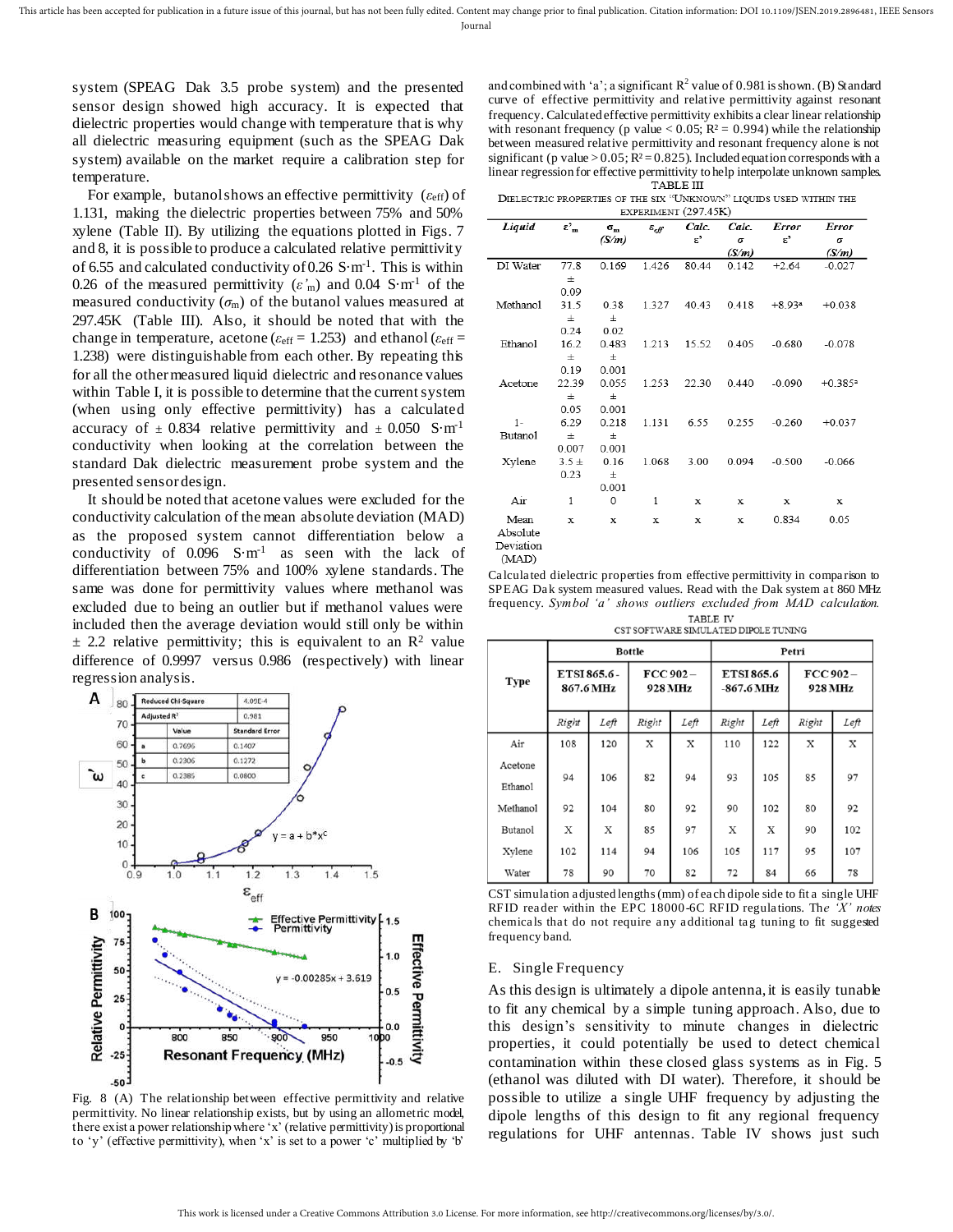changes needed to match the frequencies within either the ETSI or FCC EPC Class 1 Gen 2 ISO18000-6C RFID requirements. In the future this could allow for any chemical to be tested for contamination or purity within a closed bottled system as long as the tested dielectric properties fall within the known sensing parameters (seen in Sections IV (A) through (C)).

#### **CONCLUSION**

A concept for liquid chemical identification was proposed and evaluated based on the shift in the resonant frequency of an applied UHF RFID chipped tag. There was a good correlation between the measured results with the presented sensor design in comparison to a standard dielectric identification system (SPEAG Dak 3.5 probe system) currently available on the market. To our best knowledge this is the first chipped passive UHF RFID sensor design for liquid identification and dielectric measurement capable of being utilized with a minimum of a 2 meter read range for both low and high permittivity liquid solutions.

If all values within an identification system are kept stable, effective permittivity can be calculated from the observed resonance frequency shift, and used to differentiate between chemical liquids within both 2 mm and 5 mm borosilicate glass containers at an accuracy of  $\pm$  0.834 relative permittivity and  $\pm$  $0.050$  S·m<sup>-1</sup> conductivity when compared to a standard dielectric measurement system available on the market.

When used within a closed bottle system, this design can differentiate between hazardous chemicals without the need to open the bottle and experience exposure to hazardous vapors. Utilizing a single passive sensor design as well as a single UHF wideband RFID reader (to differentiate all organic liquids as tested); it is possible to determine the dielectric properties of liquid solutions (within the parameters of the calibration curve) without the need of bespoke equipment. It should be noted that the full range of liquid differentiation is aimed at laboratory utilization not for the general market as to detect the full range of dielectric constants (2 to 80 permittivity as shown here) would be outside of the allowable regional frequency regulations for EPC class 1 Gen 2 ISO18000-6C RFID. This is proposed as a cost effective and quick alternative for chemical identification without the need to invest in expensive dielectric testing systems in addition to expensive wideband readers.

For more practical use, this design could be easily tuned in the future to function at a single frequency for any specific liquid chemical as long as that chemical falls within the 2 to 80 permittivity range as described here. Therefore, this design could potentially be used to detect contamination within closed vessels as long as the dielectric changes are above the sensitivity of the described system. This sensor tag would be ideal for future 'smart' storage system integration within research facilities or hospitals requiring automatic chemical tracking, easy contamination and/ or chemical identification within large autonomous storage rooms requiring both hand-off and continuous readings via an integrated reader antenna. The tag could also be utilized in a tracking system for closed liquid containers (such as during manufacturing/ shipping of hazardous chemicals) as the presented design is a compact antenna label with good read distances on glass (6 meters in air).

As previously stated, this design is not intended to replace what is currently available on the market, in terms of dielectric property measurements, but rather to present a cheap, easy to manufacture sensor alternative for liquid bulk identification within known parameters using only a single wideband UHF RFID reader antenna or for the detection of dielectric changes (such as contamination) within a liquid by utilizing a tuned version of this design to fit any ETSI band as needed.

#### **REFERENCES**

[1] CDC Emergency Response Card. Accessed: June 06, 2018. [Online]. Available:

https://www.cdc.gov/niosh/ershdb/emergencyresponsecard\_29750029.html.

[2] Thermo Fisher Scientific Butanol Safety Data Sheet. Accessed: June 06, 2018. [Online]. Available: https://www.fishersci.com/shop. Accessed: 06- June-2018.

[3] A. P. Gregory, R. N. Clarke, "A review of RF and microwave techniques for dielectric measurements on polar liquids", IEEE Trans. Dielectrics Electr. Insul., vol. 13, no. 4, pp. 727-743, Aug. 2006.

[4] V. S. Pranavsesh and P. Jain, "Study of effect of dielectric superstrate on resonance frequency of patch antenna and measurement of dielectric constant of superstrate", Proc. of International Conference on Computational Techniques in Information and Communication Technologies (ICCTICT), New Delhi, 2016, pp. 575-579.

[5] A. J. Cole, P.R. Young, "Chipless liquid sensing using a slotted cylindrical resonator", IEEE Sensors Journal, vol. 18, no. 1, pp. 149-156, Jan. 2018.

[6] P. S. Bansode, K. Makhija, S. A. Gangal and R. C. Aiyer, "Nondestructive measurement of dielectric constant using a 2.4 GHz microstrip patch antenna," Proc. of International Symposium on Physics and Technology of Sensors (ISPTS), Pune, 2015, pp. 219-223.

[7] D. Mathur, S. K. Bhatnagar and V. Sahula, "Nondestructive method for measuring dielectric constant of sheet materials," Proc. of IEEE Region 10 Conference TENCON 2011, Bali, Indonesia, pp.1105-1109, 2011

[8] Costa, F., Gentile, A., Genovesi, S., Buoncristiani, L., Lazaro, A., Villarino, R., & Girbau, D. (2018). A Depolarizing Chipless RF Label for Dielectric Permittivity Sensing. IEEE Microwave and Wireless Components Letters, 28(5), 371-373.

[9] H. Lobato-Morales, A. Corona-Chávez, J. L. Olvera-Cervantes, R. A. Chávez-Pérez, José Luis, "Wireless Sensing of Complex Dielectric Permittivity of Liquids Based on the RFID," IEEE Transactions on Microwave Theory and Techniques, vol. 62, no. 9, pp. 2160-2167, Sep. 2014.A. Lazaro et al., "Chipless Dielectric Constant Sensor for Structural Health Testing," IEEE Sensors Journal, pp. 1–1, 2018

[10] Lazaro, A., Villarino, R., Costa, F., Genovesi, S., Gentile, A., Buoncristiani, L., & Girbau, D. (2018). Chipless Dielectric Constant Sensor for Structural Health Testing. IEEE Sensors Journal.

[11] M. Abdolrazzaghi, M. Daneshmand, and A. K. Iyer, "Strongly Enhanced Sensitivity in Planar Microwave Sensors Based on Metamaterial Coupling" IEEE Transactions on Microwave Theory and Techniques, vol. PP, no. 99, pp. 1–13, 2018.

[12] Voyantic Tagformance Pro. Accessed: June 06, 2018. [Online]. Available: https://voyantic.com/tagformance.

[13] Higgs-3 product overview. Accessed: May 25, 2017. [Online]. Available: http://www.alientechnology.com/products/ic/higgs-3.

[14] S. Zuffanelli, P. Aguilà, G. Zamora, F. Paredes, F. Martín and J. Bonache, "An impedance matching method for optical disc-based UHF-RFID tags," 2014 IEEE International Conference on RFID (IEEE RFID), Orlando, FL, 2014, pp. 15-22.

[15] CST-Dassault Systemes. Accessed: October 10, 2018. [Online]. Available: https://www.cst.com/

[16] SPEAG Dak 3.5. Accessed: June 06, 2018. [Online]. Available: https://www.speag.com/products/dak/dak-dielectric-probe-systems/dak-3-5- 200-mhz-20-ghz.

[17] Shell Chemicals Xylene Data Sheet. Accessed: June 06, 2018. [Online]. Available: https://www.shell.com/business-customers/chemicals/ourproducts/solvents-hydrocarbon/aromatic-solvents.

[18] B. Abedian and K. N. Baker, "Temperature Effect on the Electrical Conductivity of Dielectric Liquids", IEEE Trans. Dielectrics Electr. Insul., vol. 15, no. 3, pp. 888-892, June 2008.